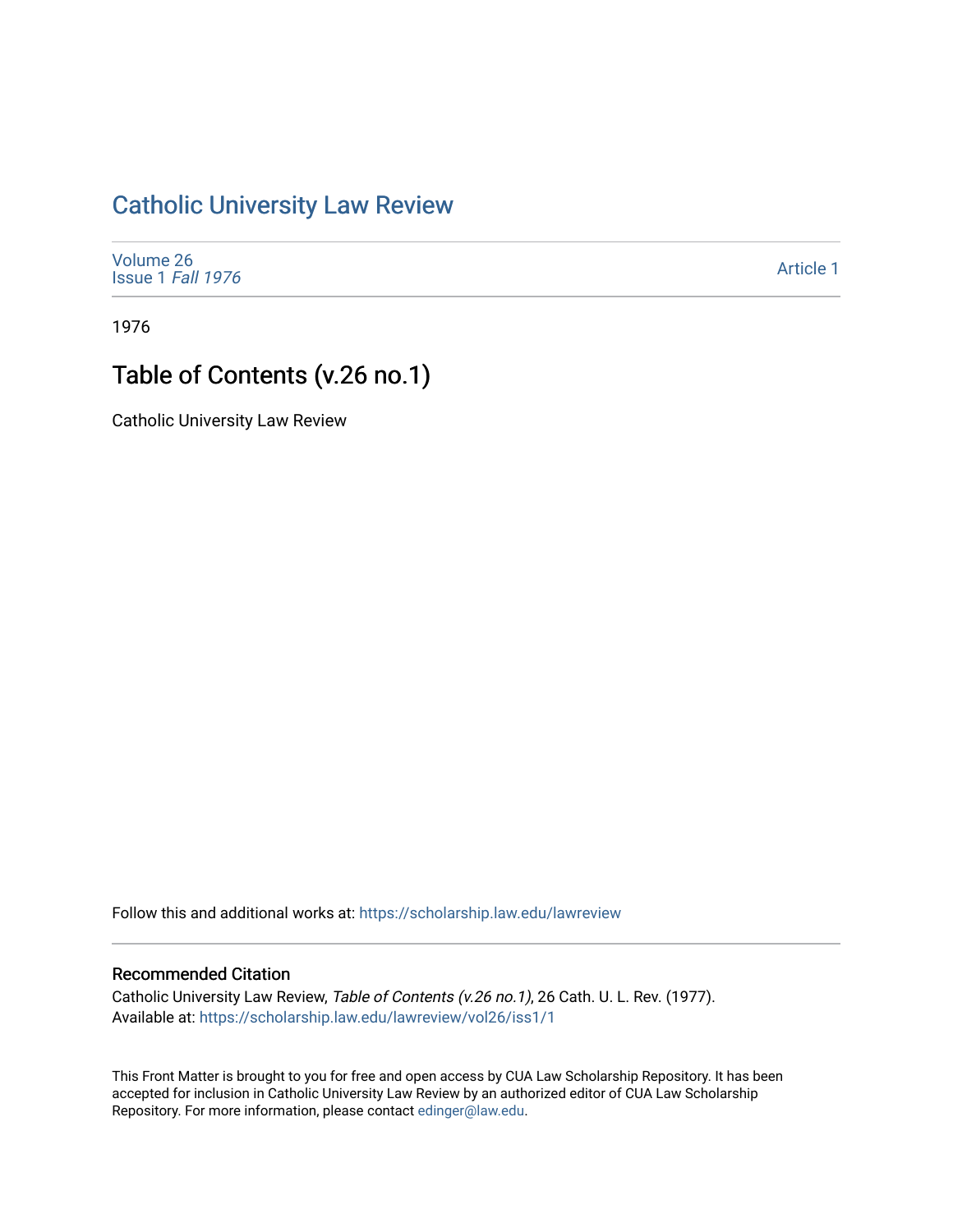# **CATHOLIC UNIVERSITY LAW REVIEW**

| VOLUME 26 | <b>FALL 1976</b> | NUMBER 1 |
|-----------|------------------|----------|
|           |                  |          |

### Articles

| Due Process for Death: Jurek v. Texas<br>and Companion Cases                                                                           |     |
|----------------------------------------------------------------------------------------------------------------------------------------|-----|
| Charles L. Black, Jr.                                                                                                                  | 1   |
| Symposium: Interaction of Law and Religion in the United States                                                                        |     |
| Introduction<br>Leslie Steven Rothenberg                                                                                               | 17  |
| Does the Constitution Require a Purely Secular Society?<br>David W. Louisell                                                           | 20  |
| The "Path of Law" and the Via Salutis: A<br>Naturalistic Perspective<br>Douglas Sturm                                                  | 35  |
| Thomas Jefferson's Religious Views and Their Influence on the<br>Supreme Court's Interpretation of the First Amendment<br>David Little | 57  |
| Rhetoric, Consistency, and Human Progress, Legal or Otherwise<br>George C. Christie                                                    | 73  |
| <b>Notes</b>                                                                                                                           |     |
| Bank Recordkeeping and the Customer's<br><b>Expectation of Confidentiality</b>                                                         | 89  |
| Due Process in Academic Dismissals from Post<br>Secondary Schools                                                                      | 111 |
| Mechanics' Liens Subject to Fourteenth<br><b>Amendment Guarantees</b>                                                                  | 129 |
| The Equal Credit Opportunity Act Amendments of 1976:<br>A Meaningful Step Toward the Elimination                                       |     |
| of Credit Discrimination                                                                                                               | 149 |
| <b>Casenotes</b>                                                                                                                       | 168 |

 $\mathbb{R}^2$